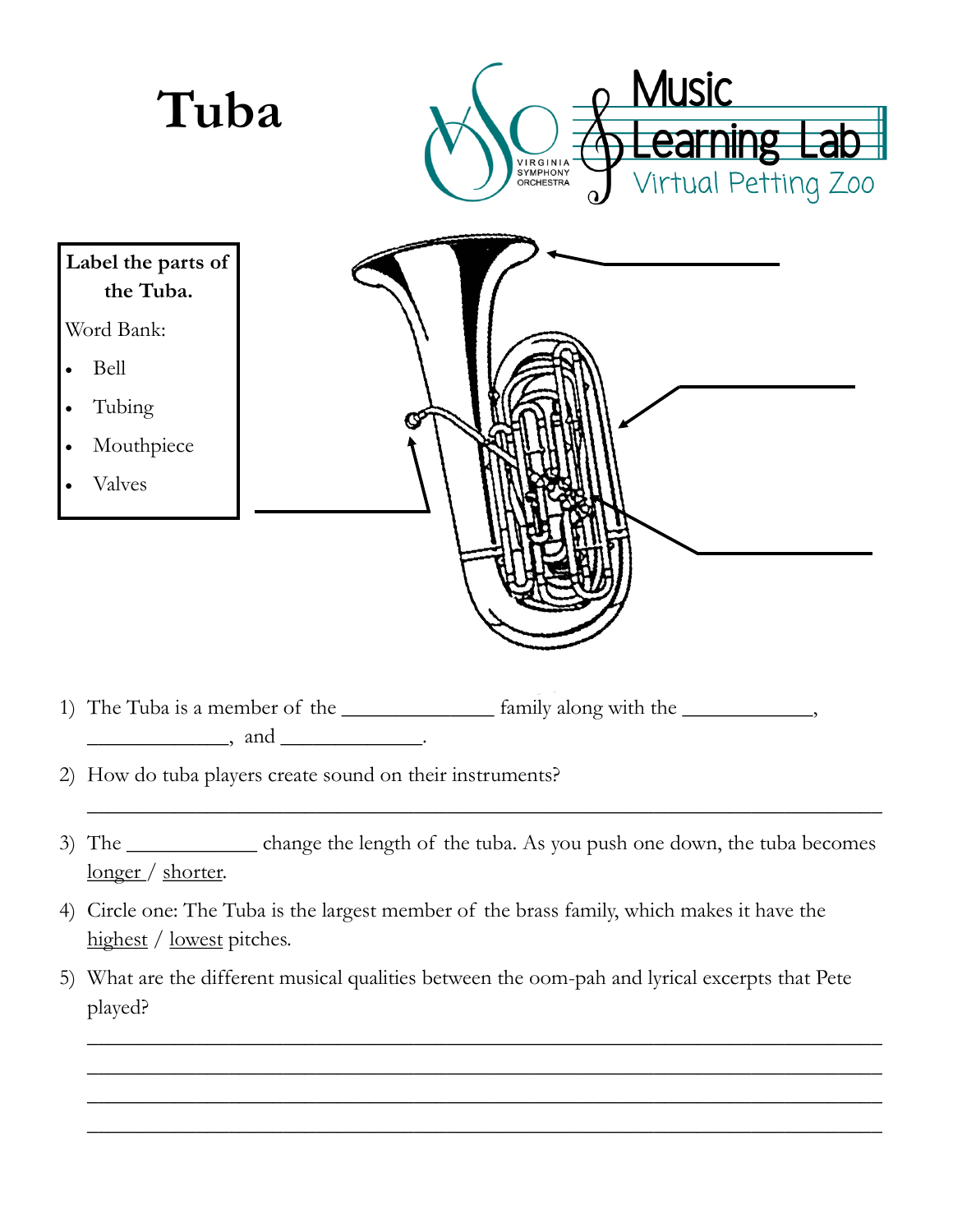## **Tuba** *Vocabulary*



- Brass Family: The Brass Family consists of four instruments. The Trumpet, French Horn, Trombone, and Tuba. Brass players create sound in their instrument by buzzing/vibrating their lips in the mouthpiece.
- Mouthpiece: the part of the instrument placed on the player's lips. The mouthpiece is a circular opening that leads to the main body of the instrument.
- Lyrical: beautifully expressing deep emotion

## **Further Listening:**

Hear tuba player Carol Jantsch play Jean-Baptiste Arban's *The Carnival of Venice* <https://www.youtube.com/watch?v=hu52NuHjx5M>

For more videos, please visit <https://virginiasymphony.org/learninglab/>